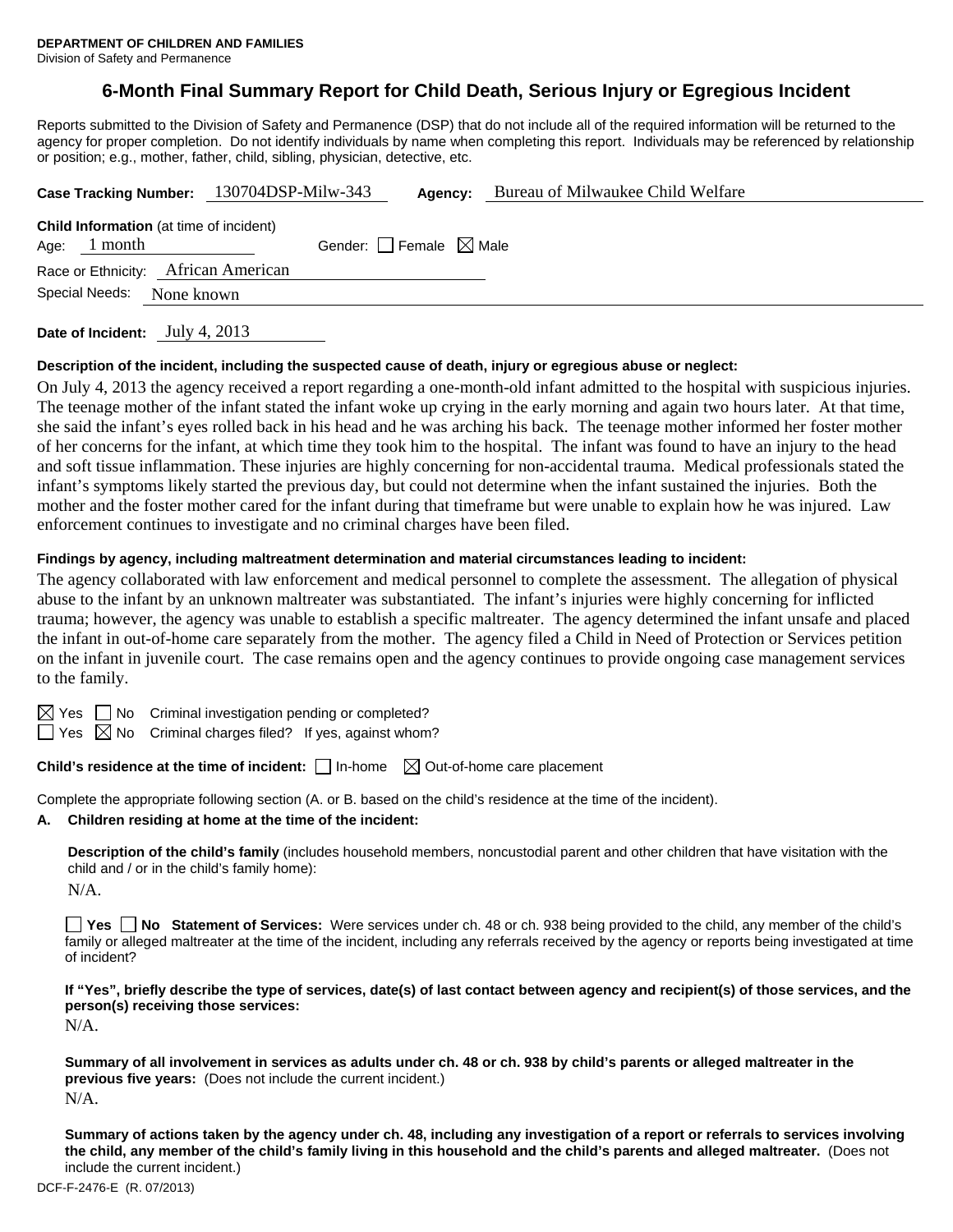(Note: Screened out reports listed in this section may include only the date of the report, screening decision, and if a referral to services occurred at Access. Reports that do not constitute a reasonable suspicion of maltreatment or a reason to believe that the child is threatened with harm are not required to be screened in for an initial assessment, and no further action is required by the agency.) N/A.

**Summary of any investigation involving the child, any member of the child's family and alleged maltreater conducted under ch. 48 or ch. 938 and any services provided to the child and child's family since the date of the incident:**  N/A.

### **B. Children residing in out-of-home care (OHC) placement at time of incident:**

### **Description of the OHC placement and basis for decision to place child there:**

At the time of the incident, the infant and the teenage mother were living in a general foster home. The mother was placed in out-of-home care in October of 2012. The infant was not placed under court order prior to the serious incident. The foster mother was providing support and assistance to the mother in caring for her infant.

### **Description of all other persons residing in the OHC placement home:**

The infant resided with the mother, the foster mother, and the foster mother's fiancé, and an unrelated 13-year-old female foster child.

**Licensing history:** Including type of license, duration of license, summary of any violations by licensee or an employee of licensee that constitutes a substantial failure to protect and promote the welfare of the child.

The foster mother has been licensed as a general foster home since August 2012. There is no history of licensing violations in the foster home prior to the serious incident. During the course of the agency's Initial Assessment for the serious incident, it was learned the foster mother's fiancé, who has a significant criminal history, was living in the foster home. The infant and the mother were moved from the foster home to different placements and the foster home's license was placed on hold.

| Summary of any actions taken by agency in response to the incident: (Check all that apply.) |                                                      |                                                   |  |
|---------------------------------------------------------------------------------------------|------------------------------------------------------|---------------------------------------------------|--|
| $\boxtimes$                                                                                 | Screening of Access report                           | Attempted or successful reunification             |  |
| $\Box$                                                                                      | Protective plan implemented                          | Referral to services                              |  |
|                                                                                             | Initial assessment conducted                         | <b>Transportation assistance</b>                  |  |
| N<br>M<br>M                                                                                 | Safety plan implemented                              | Collaboration with law enforcement                |  |
|                                                                                             | Temporary physical custody of child                  | Collaboration with medical professionals          |  |
|                                                                                             | Petitioned for court order / CHIPS (child in need of | Supervised visitation                             |  |
|                                                                                             | protection or services)                              | Case remains open for services                    |  |
| $\boxtimes$                                                                                 | Placement into foster home                           | Case closed by agency                             |  |
| $\overline{\Xi}$                                                                            | Placement with relatives                             | Initiated efforts to address or enhance community |  |
|                                                                                             | Ongoing Services case management                     | collaboration on CA/N cases                       |  |
|                                                                                             |                                                      | Other (describe):                                 |  |

### **FOR DSP COMPLETION ONLY:**

#### **Summary of policy or practice changes to address issues identified during the review of the incident:**

Under the Child Welfare Disclosure Act (Section 48.981(7)(cr), Stats.), the DSP completes a 90-day review of the agency's practice in each case reported under the Act. In accordance with the DCF memo Series 2010-13, dated December 7, 2010 pertaining to the Child Welfare Case Review Protocol, the Bureau of Performance Management (BPM) completed a review in case # 130704DSP-Milw-343and found: BMCW practice in Access was compliant with standards in the area of screening decision and timeliness of screening decision. BMCW practice in Initial Assessment demonstrated compliance with standards in the areas of initial contact, identification of present danger threats and timely action to control for present danger, monitoring of protective plan, and identification of the need for an ongoing safety plan. Ongoing Services demonstrated compliance with standards in the areas of timely Case/Permanency Planning, and initial and ongoing case worker contacts.

BMCW practice in Access was not compliant with standards in the areas related to identification of impending danger threats and response time. BMCW Initial Assessment was not in compliance with standards in the areas related to modifying the Protective Plan, timely completion of the Initial Assessment, completing the Initial Assessment prior to case transfer to Ongoing Services, and completing necessary collateral contacts. The Ongoing Services Agency was not compliant with standards related to updating Family Interaction Plans and the process for re-confirming safe environments.

The Child Placing Agency was not compliant with foster home licensing standards in the areas of Criminal Background